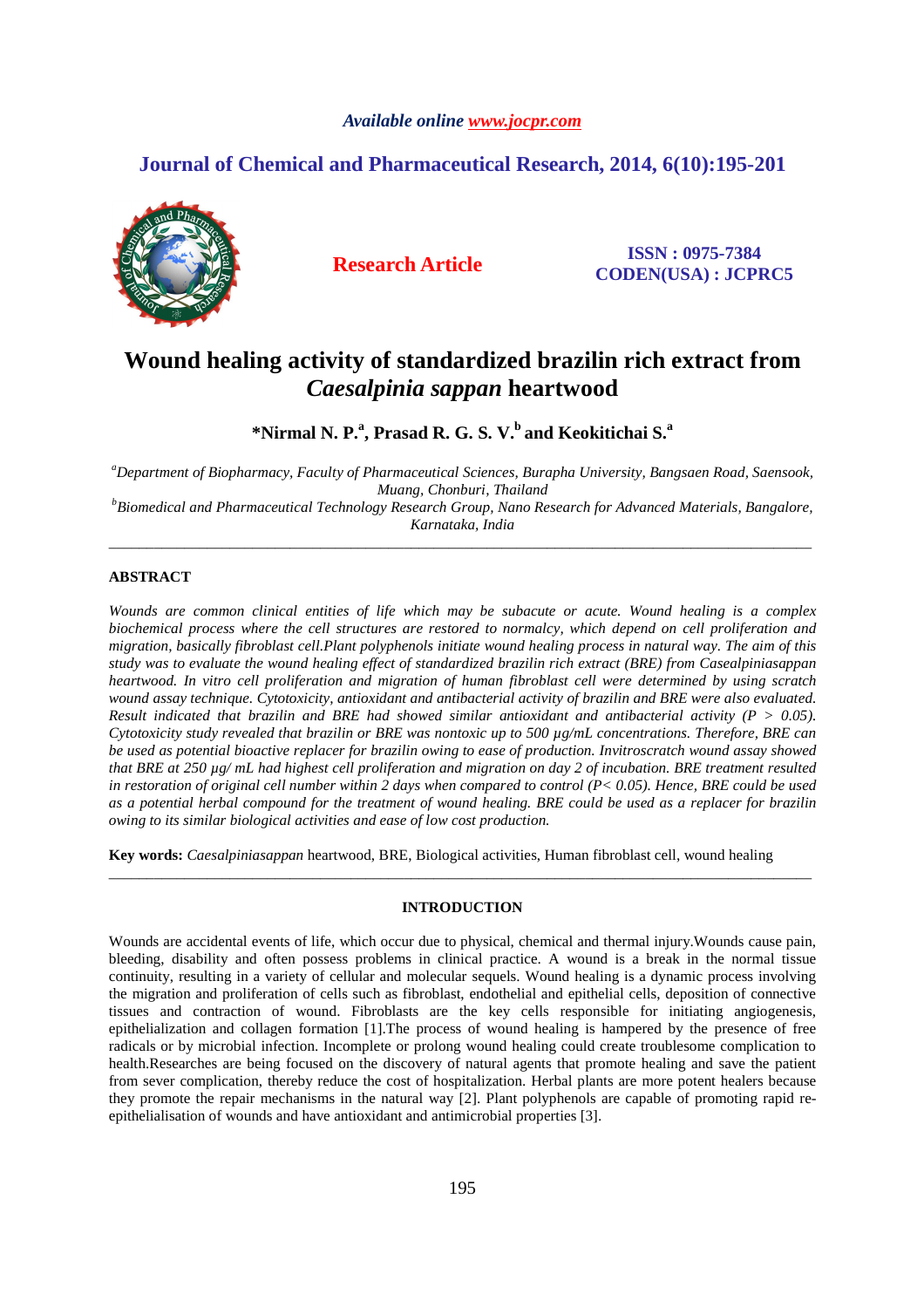*Caesalpiniasappan* L. (Leguminosae or Fabaceae) heartwood has been traditionally used as an emmenagogue, antiinflammatory, and hemostatic agent in Southeast Asia [4]. Aqueous and ethanol extracts of CS heartwood was found to be promote the wound healing process in rats excision and incision wound model [5]. The heartwood contains various types of phenolic components, such as dibenzoxocins, flavones, homoisoflavonoids, chalcones, xanthone and brazilin [6]. Brazilin is a major active compound of *C. sappan* that has antibacterial, antioxidant and antiinflammatory activities [7, 8, 9]. Recently, preparation and standardization of brazilin rich extract (BRE) from *C. sappan* heartwood was reported byNirmal and Panicyupakarnant [7]. We had shown that BRE has more advantage than brazilin for industrial application owing to simple and lower costs of production and could be used as an antiacne agent.

*\_\_\_\_\_\_\_\_\_\_\_\_\_\_\_\_\_\_\_\_\_\_\_\_\_\_\_\_\_\_\_\_\_\_\_\_\_\_\_\_\_\_\_\_\_\_\_\_\_\_\_\_\_\_\_\_\_\_\_\_\_\_\_\_\_\_\_\_\_\_\_\_\_\_\_\_\_\_*

This study was undertaken to investigate the wound healing potential of the standardized BRE. We had determined the effect of BRE on cell proliferation and migrationin human fibroblast cell (HBC) monolayer scratch model. Antioxidant, antibacterial and cytotoxicity of BRE in HBC also evaluated.

# **EXPERIMENTAL SECTION**

**Chemicals.**Quercetin,2,2-diphenyl-1-picryl hydrazyl (DPPH) and sodium chloride were procured from Sigma-Aldrich (Missouri, USA). All solvents were HPLC and analytical grade and from Labscan Asia (Thailand).

**Plant material.***C. sappan* heartwoods were collected from Ran SamakKee O-Sod, a Thai herbal medicine shop in Chonburi province, Thailand. A voucher specimen was identified by Dr.NileshNirmal and has been deposited at the herbarium of the Faculty of Pharmaceutical Sciences, BuraphaUniversity, Thailand. The plant material was washed and dried at 60°C for 24 h in a hot air oven, and was reduced to powder.

**Isolation and identification of the brazilin.**The isolation and identification of brazilin was successively carried out as per our previous report [7]. The dried powder (500 g) was successively extracted with 95% ethanol (3L  $\times$  3), under reflux conditions for 1 h, to obtain a dark brown crude extract (59.8 g) after solvent evaporation under reduced pressure. The crude extract (20 g) was fractionated by repeated silica gel column andSephadex<sup>®</sup> LH-20 columnto obtain a pure red crystal of brazilin (1140 mg).Red crystal; <sup>1</sup>H NMR (CD3OD, 500 MHz): δ2.75 (1H, d, *J* = 15.8 Hz, H-7), 3.00 (1H, d , *J* = 15.8 Hz, H-7), 3.68 (1H, d, *J* = 11.1 Hz, H-6), 3.90 (1H, d, *J* = 11.1 Hz, H-6), 3.95 (1H, s, H-12), 6.27 (1H, d, *J* = 2.6 Hz, H-4), 6.45 (1H, dd, *J* = 8.2, 2.6 Hz, H-2), 6.58 (1H, s, H-11), 6.70 (1H, s, H-8), 7.16  $(1H, d, J = 8.2, H-1).$ <sup>13</sup>C NMR (CD<sub>3</sub>OD, 125 MHz)  $\delta$  42.7 (C-7), 51.1 (C-12), 70.6 (C-6), 77.1 (C-6a), 103.2 (C-4), 109.2 (C-2), 112.2 (C-11), 112.6 (C-8), 115.1 (C-1a), 131.2 (C-7a), 131.2 (C-1), 137.0 (C-11a), 144.3 (C-10), 144.6 (C-9), 155.2 (C-3), 157.3 (C-4a).

**Preparation of BRE.**BRE was prepared and standardized to contain not less than 40% w/w brazilin. The dried CSE  $(50 \text{ g})$  was dissolved in 35% ethanol(5 L) to obtain a clear solution after filtering. The solution was loaded on a Diaion<sup>®</sup> HP-20 column (1 g CSE per 60 g resin) and eluted with 35% ethanol. The first 3 L fraction was discarded and another fraction (6 L) that contained brazilin was collected. The collected fractions were evaporated to dryness to obtain a reddish extract of BRE (24.48 g).

**DPPH radical scavenging assay.**DPPH radical scavenging activity was determined according to the method of Nirmal and Benjakul [10] with some modifications. Samples (1.5 mL) at concentration ranges of 1-10 µg/mL were added to 1.5 mL of 0.15 mM DPPH in 95 % ethanol. The reaction mixtures were allowed to stand for 30 min at room temperature in the dark and absorbance was measured at 517 nm using the UV-spectrophotometer. The sample blank at each concentration was prepared in the same manner except that ethanol was used instead of DPPH solution. A standard curve using quercetinin the range of 1- 10 µg/mLwas prepared and the activity was expressed as µmole QE /L.

**Antibacterial assay.***Staphylococcus aureus* (NCIL 2122) and *Pseudomonas aeruginosa* (MTCC 471)were obtained from NCIM, India. Muller–Hinton agar (MHA), Muller–Hinton broth, Brain-Heart infusion (BHI) and agar were from Himedia (Mumbai, India). *S. aureus* was incubated in MHA and *P. aeruginosa* was incubated in BHA at 37 °C for 24 h. Bacterial suspension was prepared with 0.85% sodium chloride to yield approximately  $10^8$  CFU/ml as compared to the turbidity of the McFarland No. 0.5 standard.The minimum inhibitory concentration (MIC) and minimum bactericidal concentration (MBC) were determined by the broth microdilution assay [11]. Ampicillin and DMSO were used as positive and negative controls, respectively.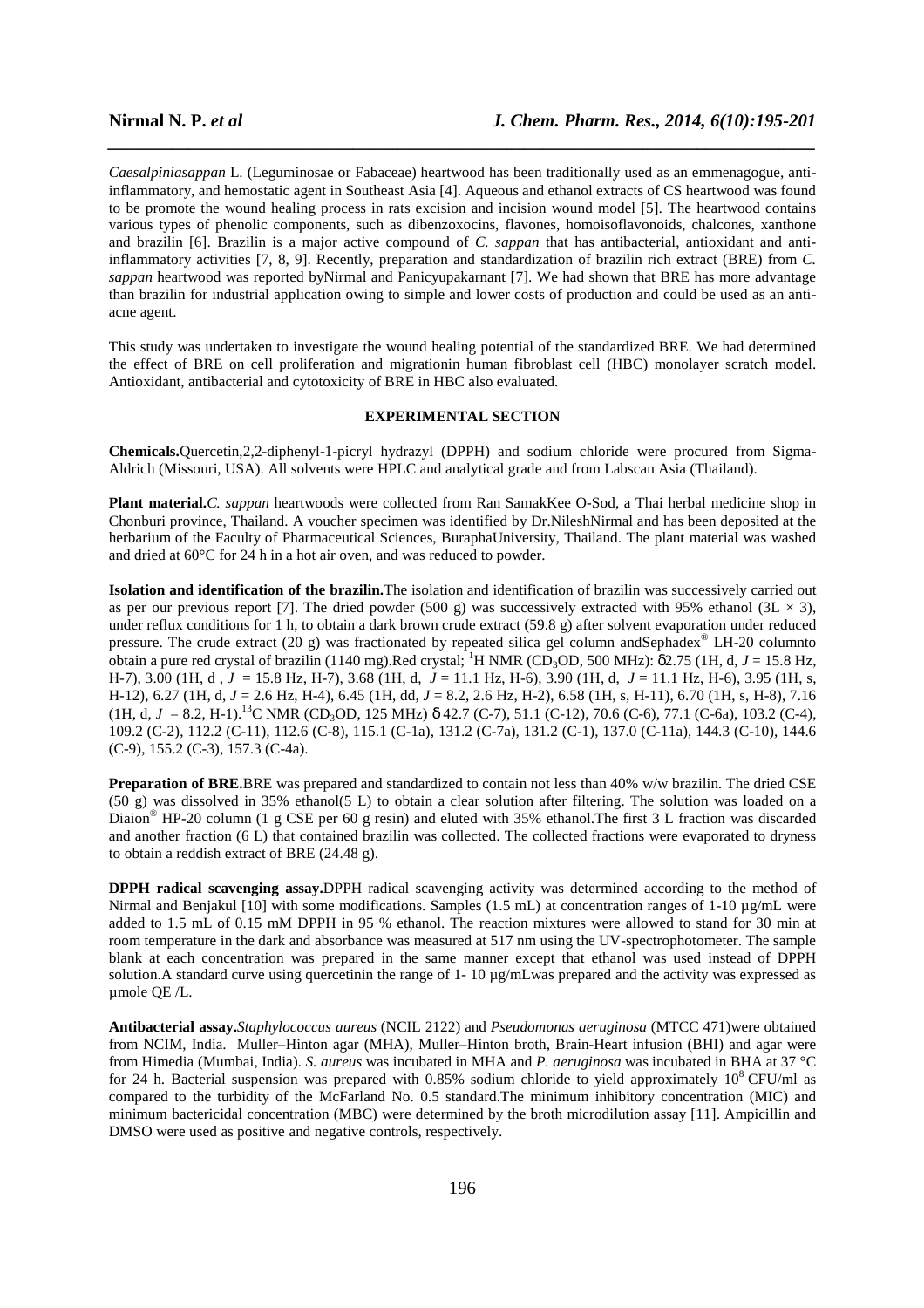**Cell culture.**Human fibroblast cell line (ATCC) was cultured in Dulbecco's Modified Eagle Medium (DMEM, Gibco ®, Grand Island, NY, USA) supplemented with 10% fetal bovine serum (FBS, Gibco®, Grand Island, NY,USA) and antibiotics (100 U penicillin and 100 U/mL streptomycin,Gibco®, Grand Island, NY, USA) under 5% CO2 at 37°C. The media was changed for every 2days. When the cells reached confluence, they were harvested using 0.05% trypsin–EDTA (Gibco Grand Island, NY, USA), and fresh culture medium was added for producing single cell suspensions for further incubation.

*\_\_\_\_\_\_\_\_\_\_\_\_\_\_\_\_\_\_\_\_\_\_\_\_\_\_\_\_\_\_\_\_\_\_\_\_\_\_\_\_\_\_\_\_\_\_\_\_\_\_\_\_\_\_\_\_\_\_\_\_\_\_\_\_\_\_\_\_\_\_\_\_\_\_\_\_\_\_*

**Cytotoxicity determination.** Cytotoxicity of extracts was tested on human fibroblasts. Briefly different concentrations of BRE (50-500µg/mL) were prepared in PBS and were sterilized by syringe filters. Cell densities of 2 x 10<sup>5</sup> cells/mL were used for cytotoxic testing. BRE extracts (100µL) were added to previously seeded cells in 96 well plates of above mentioned density and incubated for 24hrs.Cell viability was tested using 3-(4,5) dimethylthiazol-2-yl)-2,5-diphenyltetrazolium bromide (MTT) assay. The culture was stained with MTT solution (5 mg/mL) and incubated for 4h at 37°C. After incubation, the medium was replaced with 100 µL of DMSO and absorbance was measured at 570 nm using microplate reader (Beckmen coulter).

*In-vitro* wound healing assay. Human fibroblast cells  $(5 \times 10^4 \text{ cells/mL})$  in DMEM containing 10% FBS were seeded in a 6 well plate. After confluent cell monolayer was formed, a linear scratch was generated in the monolayer with a sterile pipette tip. Cellular debris and unattached cells were removed by washing with phosphate buffer saline (PBS) and replaced with 2 mL of DMEM containing BRE (250µg/mL) and DMEM without sample served as a control. Photographs were taken at a 10x magnification using a microphotograph (Olympus CK2, Japan) on day 0, then plates were incubated at  $37^{\circ}$ C with 5% CO<sub>2</sub> and photographs were taken at days 1 and 2. The images acquired for each sample were further analyzed quantitatively by using computing software (ImageJ1.42q/Java1.6.010). By comparing the images from day 0 to 2, the distance of each scratch closure 2 was determined and the percentage migration rate was calculated. In each well two scratch were made (left and right) and per scratch six points were considered. Percent migration was calculated based on previously described method.

**Statistical Analyses.**All analyses were performed in triplicate and a completely randomised design (CRD) was used. Analyses of variance (ANOVA) were performed and mean comparisons were done by Duncan's multiple range tests.*P* values less than 0.05 were considered statistically significant. Analysis was performed using a SPSS package (SPSS 11.0 for windows, SPSS Inc, Chicago, IL, USA).

#### **RESULTS AND DISCUSSION**

Brazilin was reported to be the major compound in *Caesalpiniasappan* heartwood. Brazilin was therefore used as an indicative marker for preparation and standardization of the active constituent rich *C. sappan* extract. Standardized brazilin rich extract (BRE) was prepared successively from crude sappan extract with not less than 40 % (w/w) content of brazilin. Nirmal and Panichayupakarant [7]reported that on the basis of yield of BRE (48 % w/w) and brazilin (6.4 % w/w), BRE has more advantage than brazilin for the cosmetics and pharmaceutical applications. In this study 49 % and 5.7 % w/w yield of BRE and brazilin was obtained from crude extract, respectively. Antioxidant activity of brazilin and BRE was evaluated in terms of DPPH radical scavenging activity (Figure 1). Increase concentrations of brazilin and BRE resulted in increase of DPPH radical scavenging activity.BRE showed slightly lower DPPH radical scavenging activity than brazilin, but not significantly difference. The structure of phenolic compounds is a key determinant of their radical scavenging which is referred as structure-activity relationships [12]. Dibenzoxocin structure of brazilin was effective for radical scavenging activity [8]. The  $IC_{50}$  values of brazilin and BRE for DPPH radical was showed to be 5.6 and 6.2 µg/mL, respectively [13]. Results indicated that BRE had comparable radical scavenging activity with that of pure brazilin and could be used as a substitute for pure brazilin.

Multiple antibiotic resistant bacteria isolated from deep and superficial human wounds were identified to be belongs to*Staphylococcus aureus* (43.7%), *Proteus mirabilis* (26.5%) and *Pseudomonas aeruginosa* (29.9%) [14]. Therefore, we determined antibacterial activity of BRE against *Staphylococcus aureus* (gram positive) and *Pseudomonas aeruginosa* (gram negative) bacteria (Table 1). Antibacterial activity shows that brazilin or BRE was most active against *S. aureus* as compared to *P. aeruginosa*. MIC or MBC value of each sample was found to be similar with each bacterium, respectively. Brazilin was found to be slightly more active than BRE against both bacterial strains. Xu and Lee [15] identified brazilin as the major antibacterial constituent of *C. sappan* heartwood.Brazilin possess strongest antibacterial activity than BRE and crude extract against acne involved bacteria including *Propionibacterium acnes*, *S. aureus* and *S. epidermidis* [7]. Antibacterial activity of phytochemicals would help for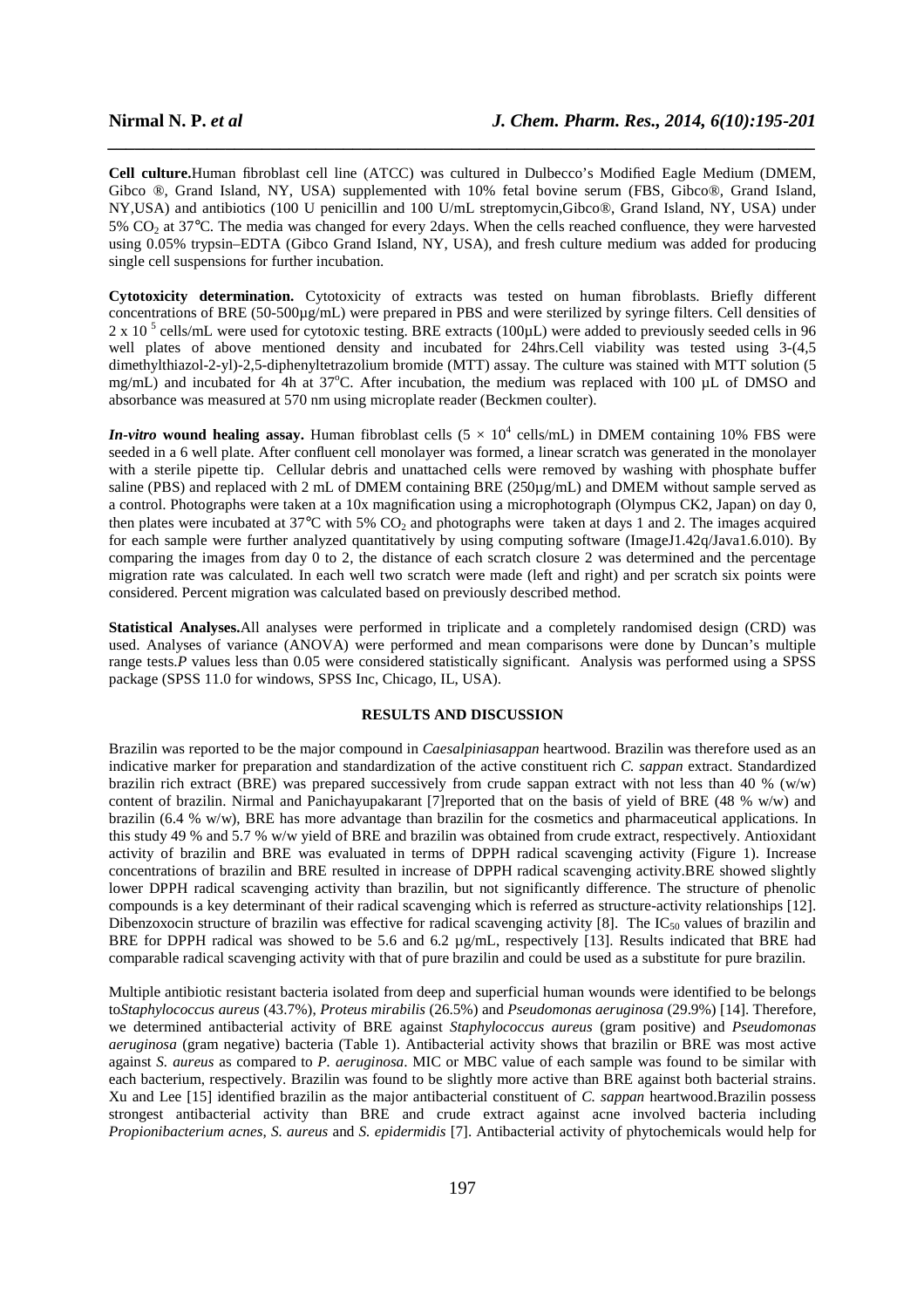wound healing process by avoiding infection to wound area, which could damage wound surrounding cells [14]. Therefore, brazilin and BRE can protect wound infection from wound born *S. aureus* and *P. aeruginosa* bacteria.

*\_\_\_\_\_\_\_\_\_\_\_\_\_\_\_\_\_\_\_\_\_\_\_\_\_\_\_\_\_\_\_\_\_\_\_\_\_\_\_\_\_\_\_\_\_\_\_\_\_\_\_\_\_\_\_\_\_\_\_\_\_\_\_\_\_\_\_\_\_\_\_\_\_\_\_\_\_\_*



**Figure 1.DPPH radical scavenging activity of brazilin and BRE. Values are mean ± SD (n=3)** 



**Figure 2.Cytotoxicity of brazilin and BRE on human fibroblast cell lines**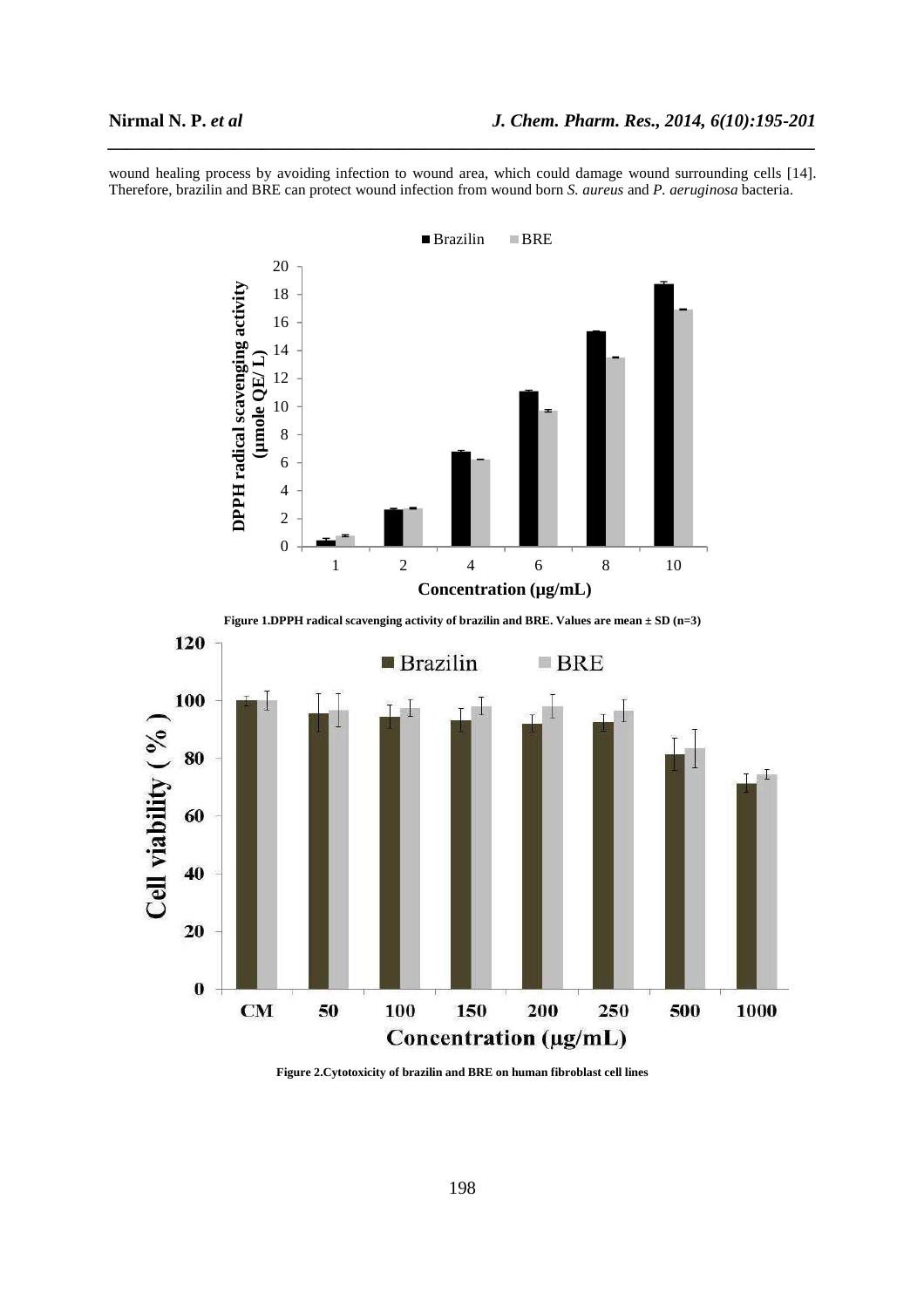| Table 1: Antibacterial activities of BRE against wound involving Staphylococcus aureus and Pseudomonas aeruginosa bacteria |  |
|----------------------------------------------------------------------------------------------------------------------------|--|

|                | Concentrations $(\mu g/mL)$ |      |                 |      |            |     |  |
|----------------|-----------------------------|------|-----------------|------|------------|-----|--|
| Microorganisms | <b>BRE</b>                  |      | <b>Brazilin</b> |      | Ampicillin |     |  |
|                | MIC.                        | MBC. | MIC             | MBC. | MIC.       | MBC |  |
| S. aureus      | 125                         | 125  | 63              | 63   | 0.1        | 0.1 |  |
| P. aeruginosa  | 250.                        | 250. | 125             | 125  | 0.5        | 0.5 |  |

Cytotoxicity screening of the compounds is essential for the safety of an animal of human being. We had tested a range of brazilin or BRE concentrations (50-1000µg/mL) keeping in the mind that maximum MIC value obtained for BRE was 250µg/mL against tested bacteria. Result indicated that brazilin or BRE was non cytotoxic to the human fibroblast cell up to the 500 µg/mLconcentration (Figure 2). The percentage cell viability was above 80% indicating biocompatibility. However, brazilin or BRE exhibited cytotoxicity above500µg/mL concentration. Brazilin found to be slightly more cytotoxic as compared to BRE in the concentration range of 100-500  $\mu$ g/mL (P > 0.05). The aqueous extract of sappan heartwood did not produce any subacute (dose 1000 mg/kg) or acute (dose 5000 mg/kg) toxicity in either sex of rats [16]. Hence brazilin or BRE could be used as safe compound for wound healing application insuring that concentration should not exceed500  $\mu$ g/mL.



Figure 3. Cellmigration of human fibroblast cell treated with and without BRE in *invitro* scratch model. Images captured at  $10\times$ **magnification using a phase-contrastmicroscope(Olympus CK2 Japan), at days 0, 1 and 2 of treatment** 

*In-vitro* scratch assay is commonly used to study cellular migration [17]. The cells on the edge of the newly created wound move toward the opening to close the "scratch" until new cellular contact is established. This event scratch closure can be visually monitored by imaging at different time points. One of the major advantages of this method is that it mimics to some extent migration of cells *in vivo*[18]. BRE was tested in order to evaluate its wound healing potential on human fibroblasts owing to simple preparation of BRE compared to brazilin. Moreover, antioxidant and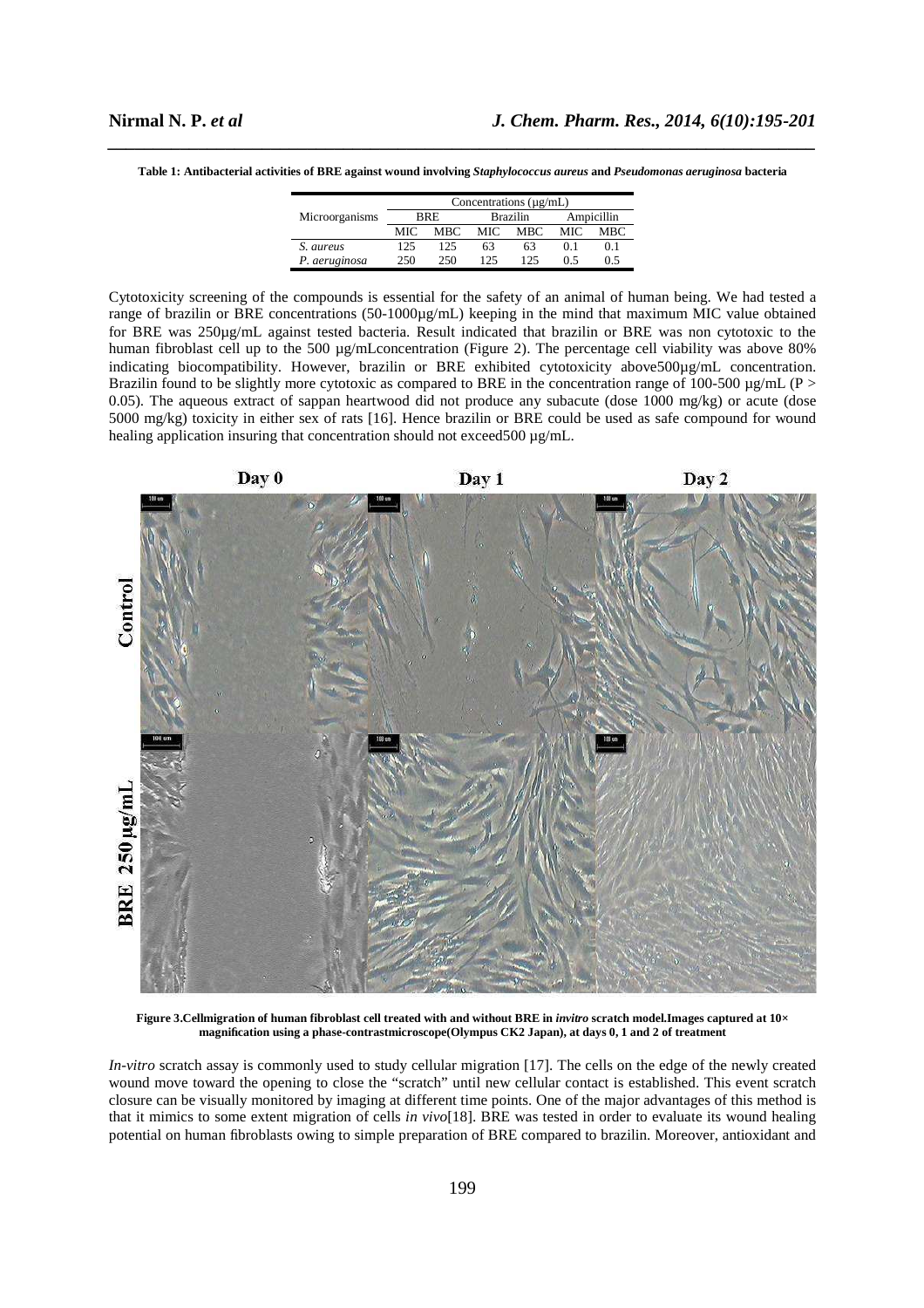antimicrobial activity indicate that brazilin and BRE possess similar activity ( $P > 0.05$ ). Cellular proliferation and migration of fibroblasts was studied in presence and absence of BRE during two days of incubation (Figure 3). The presence of BRE (250µg/mL) caused enhanced cellin the wounded area when comparing either day 1 or 2 to the control (P< 0.01). Incubation time of two days resulted in highest number of migrated cells in the wounded site treated with BRE.

*\_\_\_\_\_\_\_\_\_\_\_\_\_\_\_\_\_\_\_\_\_\_\_\_\_\_\_\_\_\_\_\_\_\_\_\_\_\_\_\_\_\_\_\_\_\_\_\_\_\_\_\_\_\_\_\_\_\_\_\_\_\_\_\_\_\_\_\_\_\_\_\_\_\_\_\_\_\_*

The length between the scratch mark edges with BRE (250µg/mL) was  $493 \pm 2.1 \mu m$  (day 0),  $142 \pm 5.2 \mu m$  (day1) and  $50 \pm 6.2 \mu$ m (day 2), respectively(Table 2). These results were comparatively lower than that of control which indicates that presence of BRE in the culture medium enhanced the wound closure rate.

| Samples                                                                                               | Concentration |                | Length between the scratch $(\mu m)$ | Cell Migration (%) |                  |                  |  |  |  |
|-------------------------------------------------------------------------------------------------------|---------------|----------------|--------------------------------------|--------------------|------------------|------------------|--|--|--|
|                                                                                                       | $(\mu$ g/ml)  | Day 0          | Day 1                                | Day 2              | Dav 1            | Day 2            |  |  |  |
| Control                                                                                               | Nil           | $418 \pm 1.2b$ | $256 \pm 2.1a$                       | $196 \pm 7.2a$     | $28.6 \pm 4.5$ y | $39.4 \pm 8.2$ y |  |  |  |
| <b>BRE</b>                                                                                            | 250           | $493 + 2.1a$   | $142 + 5.2b$                         | $50 + 6.2b$        | $80.2 + 4.6x$    | $87.2 + 6.7x$    |  |  |  |
| $Diff$ graph amall lattors within the column indicator the significant difference ( $D \times 0.05$ ) |               |                |                                      |                    |                  |                  |  |  |  |

**Table 2: Effect of BRE on the length of scratch closure and cell migration of human fibroblasts** 

*Different small letters within the column indicates the significant difference (P< 0.05).* 

Further these results can be supported by the percentage cellular migration. In presence of BRE percentage cellular migration was found to be 80.2  $\pm$ 4.61 (day 1) and 87.2  $\pm$  6.72 (day 2) when compared with control 28.6  $\pm$  4.5 (day 1) and 39.4  $\pm$  8.2 (day 2).BRE treatment resulted in restoration of original cell number within 2 days when compared to control. Results clearly indicate that the percentage migration was almost doubled in BRE treated group. The process of wound healing depends on cell migration and proliferation [1]. Aqueous extract of sappan heartwood (Caesalpiniaceae) (30 mg/mL) showed significant wound healing activity in rats by excision, incision and dead space wound models [5].

Oxidative stress and microbial infection have been implicated in variety of degenerative diseases including acute and chronic inflammatory conditions such as wounds [2].Phytochemicals like flavonoids, tannins and triterpenoids which are known to promote the wound healing process mainly due to their antioxidant and antibacterial property [2, 3, 14]. Brazilin has been reported to possess other bioactivities including anti-inflammatory [9], antimicrobial [15], and anti-oxidative activities [8].Based on the yield and lower cost of production, BRE has more advantage than brazilin for the industrial applications [7]. In conclusion, BRE showed comparable antioxidant and antibacterial activity with brazilin. Cytotoxic studies showed that BRE was slightly lower toxic than brazilin itself. Therefore, BRE can be more appropriate for pharmacological application such as wound healing owing to its simple and low cost of production. BRE showed significantly enhanced cell proliferation and migration of human fibroblast cell as compared to control. Hence, BRE can be used in the formulation of wound healing ointments.

#### **Acknowledgment**

Author would like to thanks Burapha University, Thailand and NanoResearch for Advanced Materials Technologies, India for laboratory support.

#### **REFERENCES**

[1]JR Krishnamoorthy;S Sumitira;MS Ranjith;S Gokulshankar; SRanganathan;BK Mohanty;G Prabhakaran, *Egyptian Dermatol. Online J.***2012**, 8 (1), 1-7.

[2] RGeethalakshmi;C Sakravarthi;T Kritika;MA Kirubakaran; DVLSarada,*BioMed Res. Int.* **2013**  http://dx.doi.org/10.1155/2013/607109.

[3]RT Narendhirakannan; JGNirmala; A Caroline;S Lincy; MSaj;D Durai,*Asian Pacific J. Tropical Biomedicine***2012**, S11245-S1253.

[4] HZhao;H Bai;Y Wang; W Li; K Koike.*J. Nat. Med*.**2008**, 62, 325-327.

[5] KHemalatha;N Shivaji; NDSatyanarayana.*Dec. J.Pharmacol*.**2011**, 2 (2), 34-42.

[6]YP Chen; L Liu;YH Zhou; J Wen; YJiang; PFTu.*J. Chinese Pharm. Sci*. **2008**, 17(1), 82-86.

[7] NPNirmal; PPanichayupakaranant.*Pharm. Biol.***2014,**52 (9), 1204-1207.

[8] YSasaki; THosokawa;M Nagai; SNagumo.*Biol. Pharm. Bull.***2007***,*30(1), 193-196.

[9] CMHu;YH Liu;KP Cheah; JSLi;CSK Lam; WYYu;et al.*J.Ethnopharmacol.***2009**, 121, 79-85.

[10] NPNirmal; SBenjakul.*LWT- Food Sci. Technol*. **2011**,44(4),924-932.